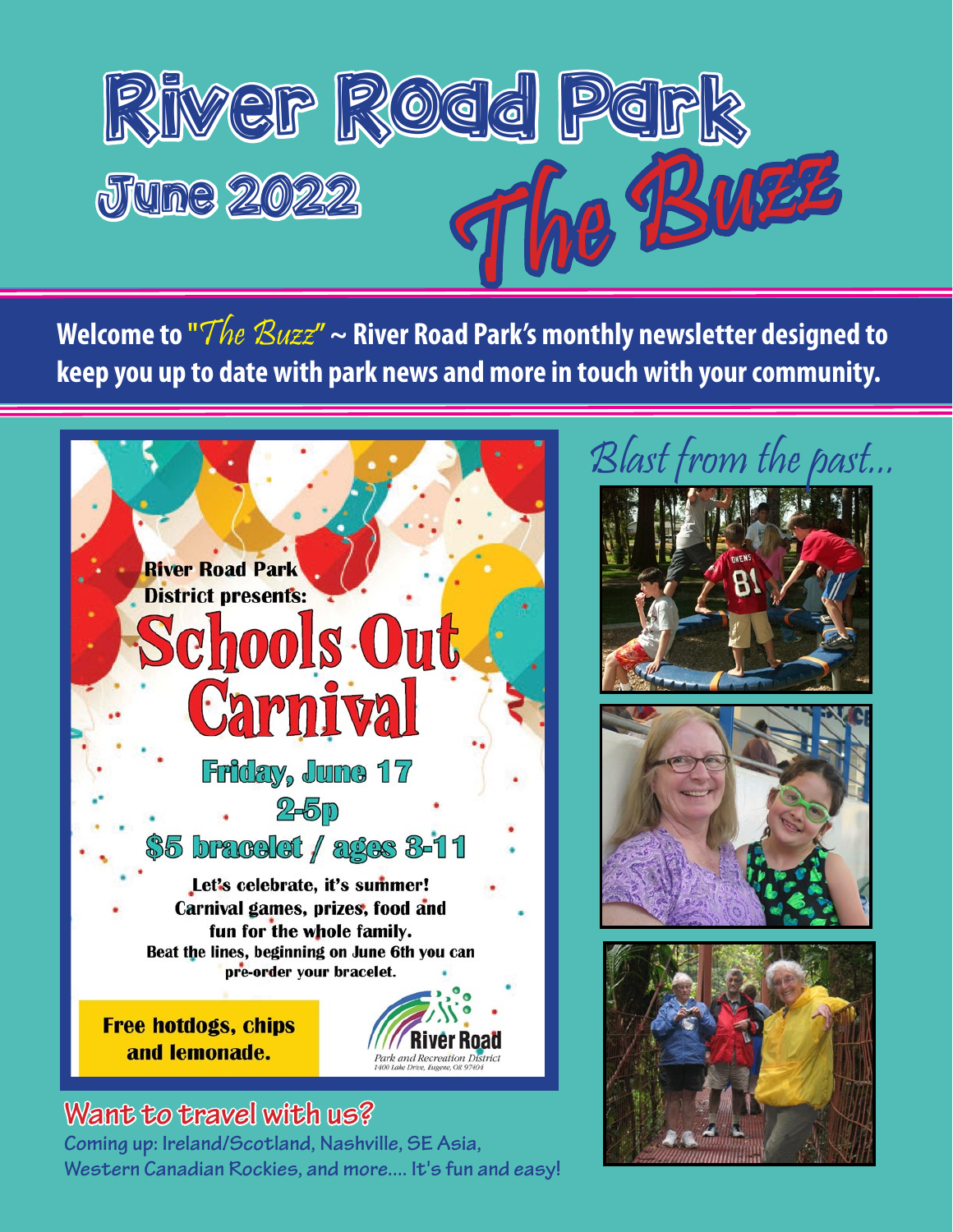## **Jun[e 55+ DAY TRIPS](https://secure.rec1.com/OR/river-road-park-recreation/catalog/index?filter=Y2F0ZWdvcnklNUIxNzk3MiU1RD0xJnNlYXJjaD0mcmVudGFsJTVCZnJvbSU1RD0mcmVudGFsJTVCdG8lNUQ9)**

## **"You're off to great places. Today is your day. Your mountain is waiting, so get on your way." ~ Dr. Seuss**

Follow us on Facebook ~ River Road Park and Recreation District





Website: www.rrpark.org Main office 541-688-4052 Aquatics: 541-461-7777 Gymnastics: 541-688-8955

**[Grub Club with a View – Laurelwood Pub](https://secure.rec1.com/OR/river-road-park-recreation/catalog/index?filter=Y2F0ZWdvcnklNUIxNzk3MiU1RD0xJnNlYXJjaD0mcmVudGFsJTVCZnJvbSU1RD0mcmVudGFsJTVCdG8lNUQ9)**

It's so exciting to be able to get back to going to the theater! They did a major renovation at the Cottage Grove Theater during the last two years so now is your chance to check it out. "Seeking Red" is an exciting new script from a playwright who grew up at Cottage Theatre. This intriguing drama will cause you to question the "little white lies" we tell to protect those we love. Your cost includes: transportation, ticket and dinner.

Every month we're getting together to enjoy a hot, new food spot. We're the "grub club". If you like to try new restaurants and are an adventurous eater then this is the group for you. Each month it's a different place. Today, it's Laurelwood Pub in south Eugene. Good food, good friends and wow, what a view! You're going to love it. Your cost includes transportation and lunch. 6/1 W 11a-2p \$35

### **["Seeking Red" – Cottage Theater](https://secure.rec1.com/OR/river-road-park-recreation/catalog/index?filter=Y2F0ZWdvcnklNUIxNzk3MiU1RD0xJnNlYXJjaD0mcmVudGFsJTVCZnJvbSU1RD0mcmVudGFsJTVCdG8lNUQ9)**

This is a full trip. Your cost includes: transportation and dinner. 6/30 Th 1-10p \$90

**At the time of this write up:** mask requirement special note: To attend a Cottage Grove Theater production, you must wear a mask at all times in the auditorium. You must have a vaccine or negative test. You have two options: You can provide proof of vaccination or a test must be taken within 48 hours of the performance time. 6/10 F 4:15-11p \$76

### **[It's That Thyme Again!](https://secure.rec1.com/OR/river-road-park-recreation/catalog/index?filter=Y2F0ZWdvcnklNUIxNzk3MiU1RD0xJnNlYXJjaD0mcmVudGFsJTVCZnJvbSU1RD0mcmVudGFsJTVCdG8lNUQ9)**

The Thyme Garden in Alsea is our destination today. Get ready for a great thyme!! If you did this last year, then you know it will sell out fast! It's a spectacular day! You'll have the opportunity to create your own herb and flower hanging basket. You'll also have a chance to tour the grounds and see the beautiful display gardens with over 700 varieties of useful herb plants from all around the world. If it's food you love then you will not be disappointed! Lunch is absolutely incredible! Your cost includes: transportation, lunch and a hanging basket. 6/14 Tu 9:45a-4:30p \$68

### **[Cowboy Dinner Tree](https://secure.rec1.com/OR/river-road-park-recreation/catalog/index?filter=Y2F0ZWdvcnklNUIxNzk3MiU1RD0xJnNlYXJjaD0mcmVudGFsJTVCZnJvbSU1RD0mcmVudGFsJTVCdG8lNUQ9)**

# **COMMUNITY NEWS**

**Sally Pravel, our one of a kind, pre-kindergarten teacher is retiring after 22 years with the District.** 

**Sally is loved by ALL! She has been described as: magical, positive, compassionate, dog lover, caring, creative, a legend, Mary Poppins, fun, thoughtful, inspiring, approachable, whimsical, funky, energetic, tranquil, warm, colorful, intelligent… the list goes on for miles and miles.**

**When it comes to Sally, words cannot express how much she is loved. She will truly be missed by this community! Thank goodness, she's not going too far and will make special guest appearances when she's in town.** 

**Please join us to celebrate her retirement, love on her and wish her well.** 

**Sally's Retirement/ Ice Cream Social in the Park**

**June 29, Wed. @ 2pm**

**Send over your photos or record a well wishes video and we will do our best to include them in our slideshow. <https://photos.app.goo.gl/ozGQpsDW8NazfanHA>**



**North Eugene youth [volleyball camp](https://secure.rec1.com/OR/river-road-park-recreation/catalog/index?filter=dGFiJTVCMTk3MCU1RD0xJnNlYXJjaD0mcmVudGFsJTVCZnJvbSU1RD0mcmVudGFsJTVCdG8lNUQ9) 6/20-6/22**